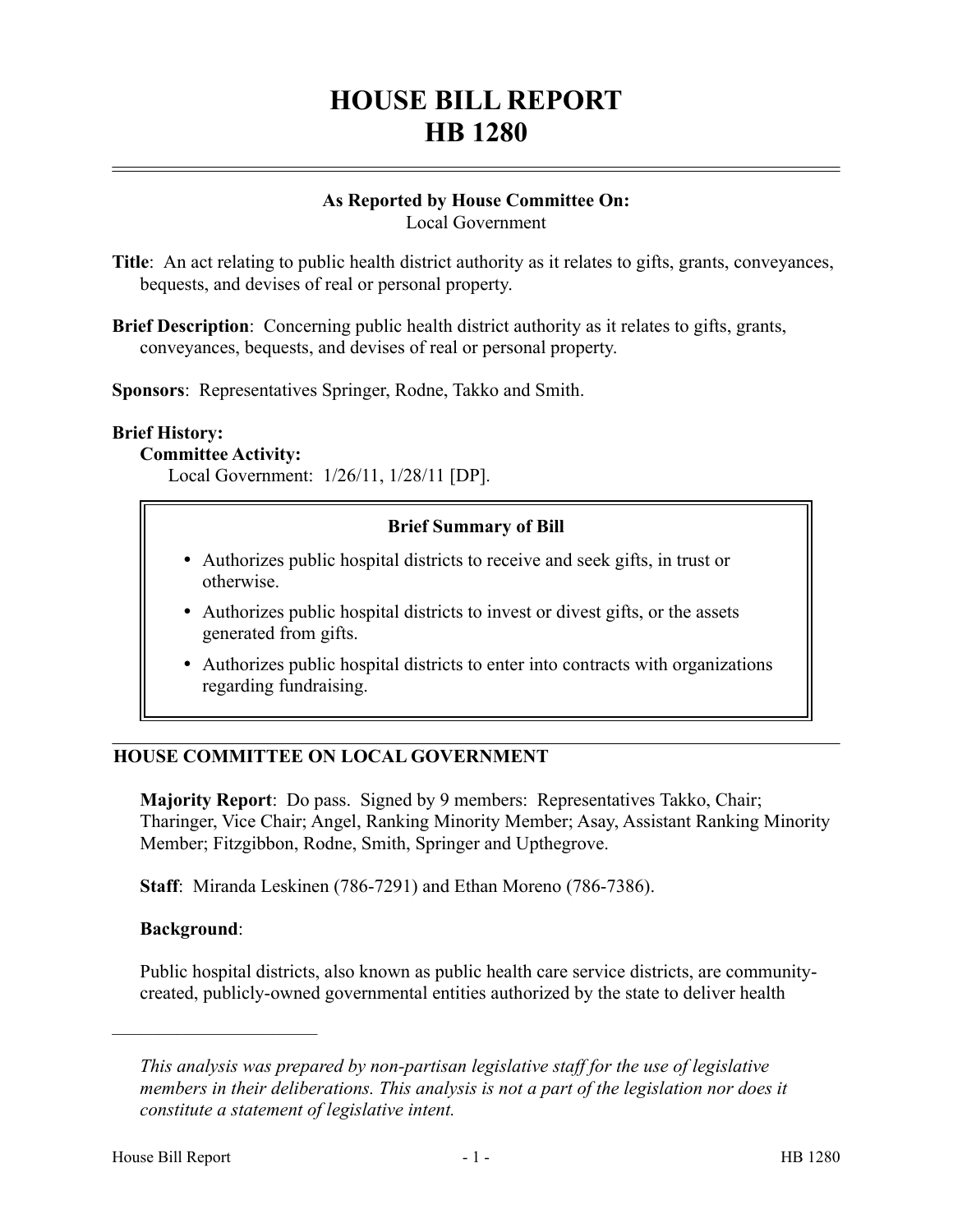services appropriate to the public, provided services include acute, outpatient, rehabilitative, and nursing home care, as well as ambulance services.

There are 56 public hospital districts in Washington. Nearly half of the hospitals in the state are public hospital districts, most of which are in rural areas. Public hospital districts may carry out their powers in contracts with federal, state, or local government entities.

Public hospital districts generate revenue from the following sources:

- private and public insurance;
- property taxes;
- a tax levy in excess of its regular property tax revenue; and
- bonds, warrants, or other revenue obligations.

Currently, a county hospital is authorized, through its board of trustees, to accept gifts of property.

–––––––––––––––––––––––––––––––––

### **Summary of Bill**:

Public health districts are expressly authorized to solicit, accept, and divest gifts. Gifts, including personal and/or real property, may be accepted in trust or otherwise. Public hospital districts are also expressly authorized to contract with organizations, both for-profit and nonprofit, to support fundraising efforts.

–––––––––––––––––––––––––––––––––

**Appropriation**: None.

**Fiscal Note**: Not requested.

**Effective Date**: The bill takes effect 90 days after adjournment of the session in which the bill is passed.

### **Staff Summary of Public Testimony**:

(In support) Fundraising is an important source of revenue for hospital districts, especially given the current economic climate. However, because public hospital districts are not explicitly authorized to engage in fundraising activities, these efforts have yielded audit findings by the State Auditor's Office. Granting public hospital districts the express authority to fundraise and contract with organizations for help with fundraising efforts will resolve this issue.

(Opposed) None.

**Persons Testifying**: Representative Springer, prime sponsor; Linda Long, Office of the State Auditor; and Ben Linderngel, Association of Washington Public Hospital Districts.